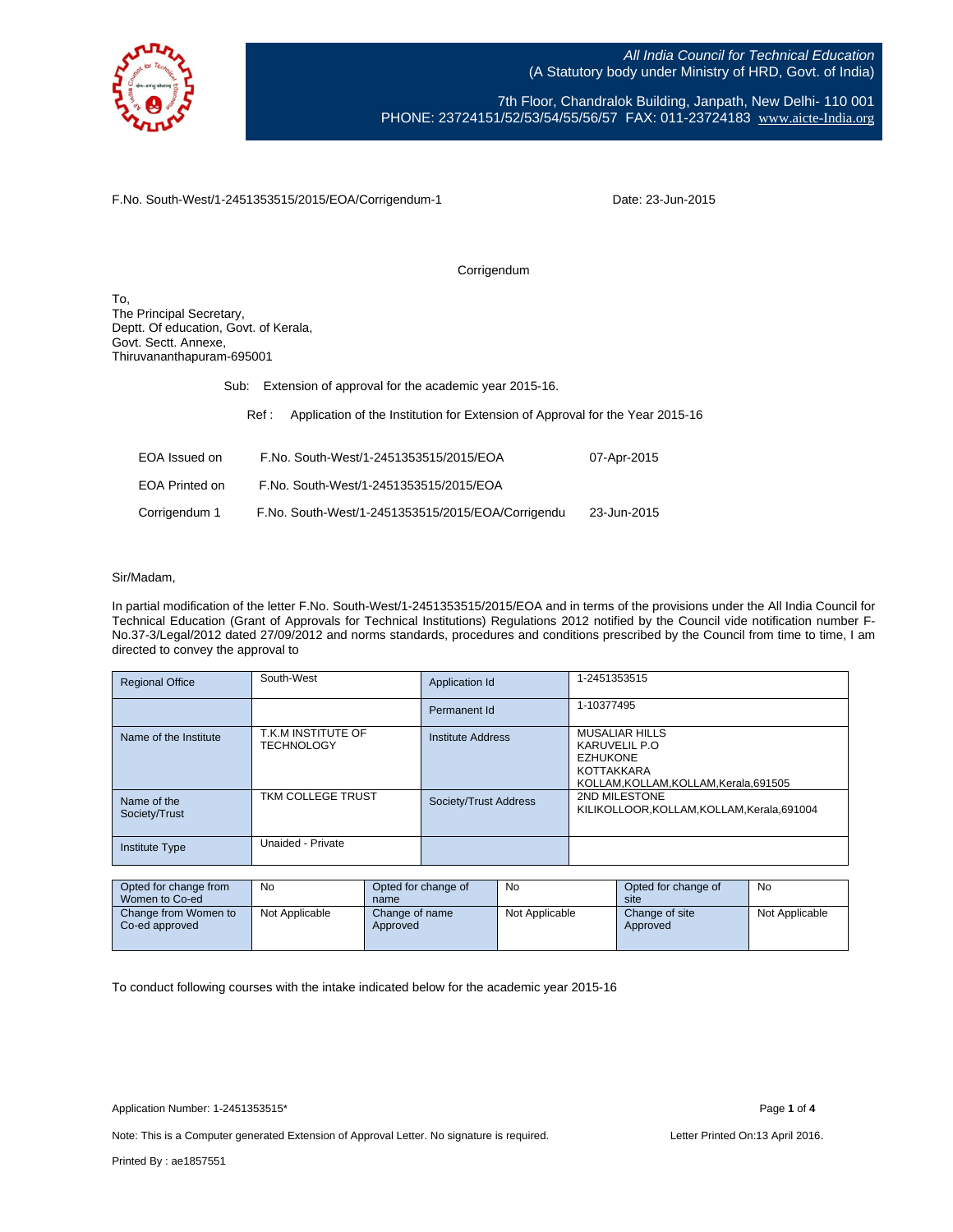

7th Floor, Chandralok Building, Janpath, New Delhi- 110 001 PHONE: 23724151/52/53/54/55/56/57 FAX: 011-23724183 [www.aicte-India.org](http://www.aicte-india.org/)

| Application Id: 1-2451353515                          |              | Course                              | Course<br>Unique Id                                                                                        | <b>Full/Part Time</b>                | Affiliating<br>Body |                                                                           | 2014-                            |                           |                                 |                            |                     |                                          |
|-------------------------------------------------------|--------------|-------------------------------------|------------------------------------------------------------------------------------------------------------|--------------------------------------|---------------------|---------------------------------------------------------------------------|----------------------------------|---------------------------|---------------------------------|----------------------------|---------------------|------------------------------------------|
| Program                                               | Shift        | Level                               |                                                                                                            |                                      |                     |                                                                           | Intake Approved for  2013-<br>14 | Intake Approved for<br>15 | Intake Approved for 2015-<br>16 | <b>NRI Approval Status</b> | PIO Approval Status | Foreign Collaboration<br>Approval Status |
| <b>ENGINEERING</b><br><b>AND</b><br><b>TECHNOLOGY</b> | 1st<br>Shift | POST<br>GRAD<br><b>UATE</b>         | <b>COMP</b><br><b>UTER</b><br><b>AND</b><br><b>INFOR</b><br><b>MATIO</b><br>N<br><b>SCIEN</b><br>СE        | $1 -$<br>141287203<br>3              | <b>FULL TIME</b>    | <b>KERALA</b><br><b>TECHNOLO</b><br><b>GICAL</b><br><b>UNIVERSIT</b><br>Y | 24                               | 24                        | 24                              | <b>NA</b>                  | Yes                 | NA                                       |
| <b>ENGINEERING</b><br>AND<br><b>TECHNOLOGY</b>        | 1st<br>Shift | <b>UNDER</b><br>GRAD<br><b>UATE</b> | <b>COMP</b><br><b>UTER</b><br><b>SCIEN</b><br><b>CE</b><br><b>AND</b><br><b>ENGIN</b><br><b>EERIN</b><br>G | $1 -$<br>141287203<br>6              | <b>FULL TIME</b>    | <b>KERALA</b><br><b>TECHNOLO</b><br><b>GICAL</b><br><b>UNIVERSIT</b><br>Υ | 60                               | 60                        | 60                              | Yes                        | Yes                 | <b>NA</b>                                |
| <b>ENGINEERING</b><br>AND<br><b>TECHNOLOGY</b>        | 1st<br>Shift | <b>UNDER</b><br>GRAD<br><b>UATE</b> | <b>BIOME</b><br><b>DICAL</b><br><b>ENGIN</b><br>EERIN<br>G                                                 | $1 -$<br>141287203<br>8              | <b>FULL TIME</b>    | <b>KERALA</b><br><b>TECHNOLO</b><br><b>GICAL</b><br><b>UNIVERSIT</b><br>Υ | 60                               | 60                        | 60                              | Yes                        | Yes                 | <b>NA</b>                                |
| <b>ENGINEERING</b><br>AND<br><b>TECHNOLOGY</b>        | 1st<br>Shift | <b>UNDER</b><br>GRAD<br><b>UATE</b> | <b>FOOD</b><br><b>TECHN</b><br><b>OLOGY</b>                                                                | $1 -$<br>141287204<br>0              | <b>FULL TIME</b>    | <b>KERALA</b><br><b>TECHNOLO</b><br><b>GICAL</b><br><b>UNIVERSIT</b><br>Y | 60                               | 60                        | 60                              | Yes                        | Yes                 | <b>NA</b>                                |
| <b>ENGINEERING</b><br><b>AND</b><br><b>TECHNOLOGY</b> | 1st<br>Shift | POST<br>GRAD<br><b>UATE</b>         | <b>VLSI</b><br><b>AND</b><br><b>EMBED</b><br>DED<br><b>SYSTE</b><br>MS                                     | $1 -$<br>141287204<br>$\overline{2}$ | <b>FULL TIME</b>    | <b>KERALA</b><br><b>TECHNOLO</b><br><b>GICAL</b><br><b>UNIVERSIT</b><br>Υ | 24                               | 24                        | 24                              | <b>NA</b>                  | Yes                 | NA                                       |
| <b>ENGINEERING</b><br>AND<br><b>TECHNOLOGY</b>        | 1st<br>Shift | <b>POST</b><br>GRAD<br><b>UATE</b>  | <b>SOFTW</b><br>ARE<br><b>ENGIN</b><br>EERIN<br>G                                                          | $1 -$<br>141287204<br>$\overline{4}$ | <b>FULL TIME</b>    | <b>KERALA</b><br><b>TECHNOLO</b><br><b>GICAL</b><br><b>UNIVERSIT</b><br>Y | 18                               | 18                        | 18                              | <b>NA</b>                  | Yes                 | <b>NA</b>                                |

Application Number: 1-2451353515\* Page **2** of **4**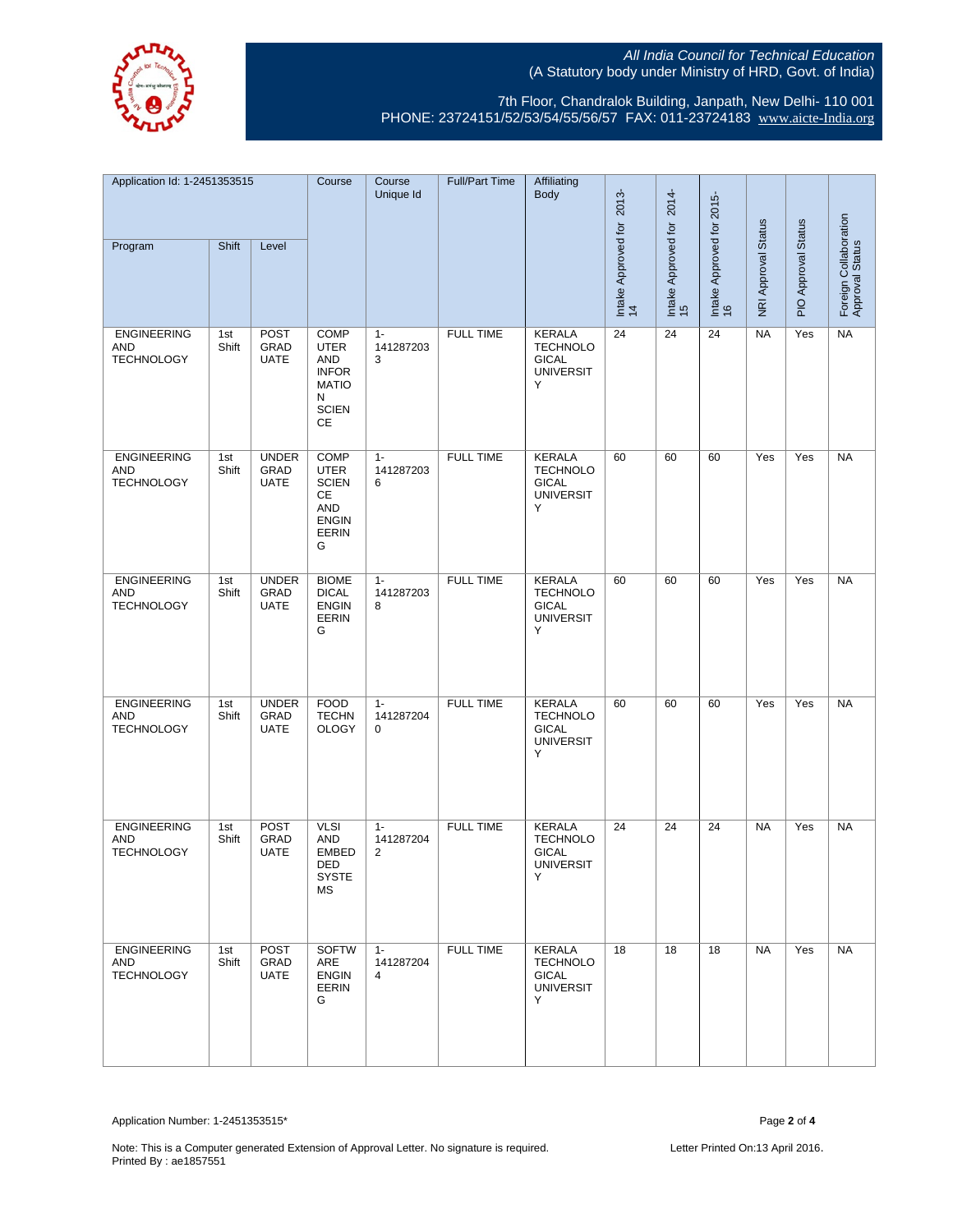All India Council for Technical Education (A Statutory body under Ministry of HRD, Govt. of India)



7th Floor, Chandralok Building, Janpath, New Delhi- 110 001 PHONE: 23724151/52/53/54/55/56/57 FAX: 011-23724183 [www.aicte-India.org](http://www.aicte-india.org/)

| Application Id: 1-2451353515                          |              | Course                              | Course<br>Unique Id                                                                                                       | <b>Full/Part Time</b>                | Affiliating<br>Body |                                                                           |                                 |                                  |                                 |                            |                     |                                          |
|-------------------------------------------------------|--------------|-------------------------------------|---------------------------------------------------------------------------------------------------------------------------|--------------------------------------|---------------------|---------------------------------------------------------------------------|---------------------------------|----------------------------------|---------------------------------|----------------------------|---------------------|------------------------------------------|
| Program                                               | Shift        | Level                               |                                                                                                                           |                                      |                     |                                                                           | Intake Approved for 2013-<br>14 | Intake Approved for  2014-<br>15 | Intake Approved for 2015-<br>16 | <b>NRI Approval Status</b> | PIO Approval Status | Foreign Collaboration<br>Approval Status |
| <b>ENGINEERING</b><br>AND<br><b>TECHNOLOGY</b>        | 1st<br>Shift | <b>UNDER</b><br>GRAD<br><b>UATE</b> | <b>ELECT</b><br><b>RICAL</b><br><b>AND</b><br><b>ELECT</b><br><b>RONIC</b><br>S<br><b>ENGIN</b><br><b>EERIN</b><br>G      | $1 -$<br>141287204<br>6              | <b>FULL TIME</b>    | <b>KERALA</b><br><b>TECHNOLO</b><br><b>GICAL</b><br><b>UNIVERSIT</b><br>Υ | 60                              | 60                               | 60                              | Yes                        | Yes                 | NA                                       |
| <b>ENGINEERING</b><br>AND<br><b>TECHNOLOGY</b>        | 1st<br>Shift | <b>POST</b><br>GRAD<br><b>UATE</b>  | <b>SIGNAL</b><br>PROCE<br>SSING                                                                                           | $1 -$<br>141287204<br>8              | <b>FULL TIME</b>    | <b>KERALA</b><br><b>TECHNOLO</b><br><b>GICAL</b><br><b>UNIVERSIT</b><br>Y | 24                              | 24                               | 24                              | <b>NA</b>                  | Yes                 | <b>NA</b>                                |
| <b>ENGINEERING</b><br><b>AND</b><br><b>TECHNOLOGY</b> | 1st<br>Shift | POST<br>GRAD<br><b>UATE</b>         | OPTO-<br><b>ELECT</b><br><b>RONIC</b><br>S<br><b>ENGIN</b><br><b>EERIN</b><br>G                                           | $1 -$<br>141287205<br>$\Omega$       | <b>FULL TIME</b>    | <b>KERALA</b><br><b>TECHNOLO</b><br><b>GICAL</b><br><b>UNIVERSIT</b><br>Υ | 24                              | 24                               | 24                              | <b>NA</b>                  | Yes                 | NA                                       |
| <b>ENGINEERING</b><br>AND<br><b>TECHNOLOGY</b>        | 1st<br>Shift | <b>UNDER</b><br>GRAD<br><b>UATE</b> | <b>ELECT</b><br><b>RONIC</b><br>S AND<br><b>COMM</b><br><b>UNICA</b><br><b>TIONS</b><br><b>ENGIN</b><br><b>EERIN</b><br>G | $1 -$<br>141287205<br>$\overline{2}$ | <b>FULL TIME</b>    | <b>KERALA</b><br><b>TECHNOLO</b><br><b>GICAL</b><br><b>UNIVERSIT</b><br>Y | 120                             | 60                               | 60                              | Yes                        | Yes                 | NA                                       |
| <b>ENGINEERING</b><br><b>AND</b><br><b>TECHNOLOGY</b> | 1st<br>Shift | <b>UNDER</b><br>GRAD<br><b>UATE</b> | <b>MECHA</b><br><b>NICAL</b><br><b>ENGIN</b><br>EERIN<br>G                                                                | $1 -$<br>141287205<br>4              | <b>FULL TIME</b>    | <b>KERALA</b><br><b>TECHNOLO</b><br><b>GICAL</b><br><b>UNIVERSIT</b><br>Υ | 60                              | 60                               | 60                              | Yes                        | Yes                 | <b>NA</b>                                |
| <b>ENGINEERING</b><br><b>AND</b><br><b>TECHNOLOGY</b> | 1st<br>Shift | <b>UNDER</b><br>GRAD<br><b>UATE</b> | <b>CIVIL</b><br><b>ENGIN</b><br><b>EERIN</b><br>G                                                                         | $1 -$<br>141287205<br>6              | <b>FULL TIME</b>    | <b>KERALA</b><br><b>TECHNOLO</b><br><b>GICAL</b><br><b>UNIVERSIT</b><br>Y | 60                              | 60                               | 60                              | Yes                        | Yes                 | <b>NA</b>                                |